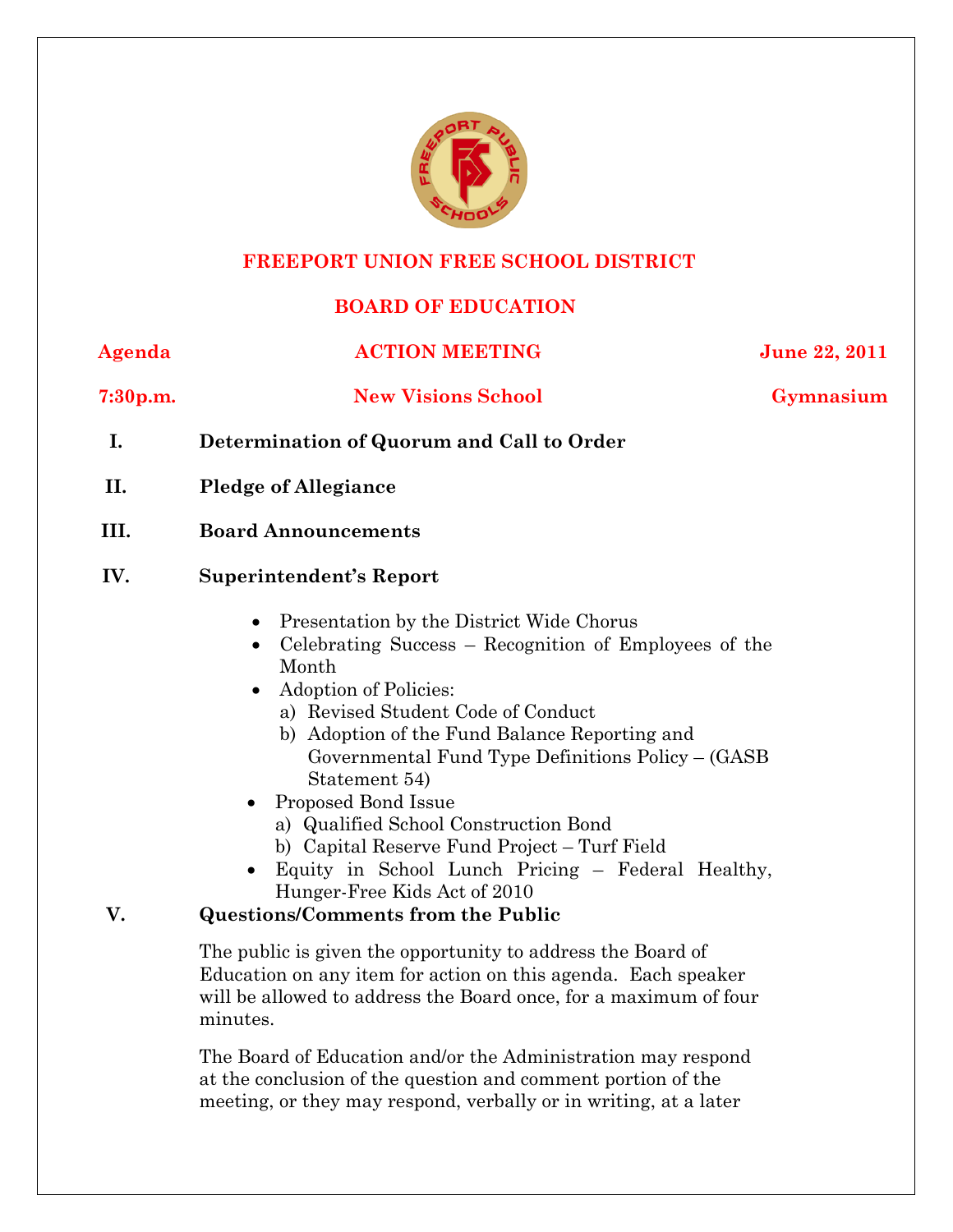*Freeport Union Free School District Board of Education June 22, 2011*

date.

#### **VI. Items for Action**

Consent Agenda

 **AA. Consent - Approve** 

#### **Consent Agenda Items:**

 *Acceptance of the Minutes*  $\mathbf{A}$ **BE IT RESOLVED that the Board of Education of the Freeport Union Free School District hereby approves the following items; A; B 1, 2, 3, 4; C 1.** 

#### **Consent Approve**

**A.** Acceptance of the Minutes of the Board of Education

#### **B. Personnel Actions**

- 1. Leave of Absence
- 2. Resignation
- 3. Appointment of Staff Instructional
- 4. Supervisory Appointments

#### **C. Education**

**A.** 

1. Acceptance of the Minutes from the Committees on Special Education and Preschool Education

#### **VII. Other Items for Action Finance**

- 1. Budget Transfers
	- 2. Transfer to Reserves
	- 3. Adoption of Fund Balance (GASB 54) Policy
	- 4. Acceptance of Scholarships
	- 5. Acceptance of a Memorial Scholarship
	- 6. Acceptance of a Gift
	- 7. Bid Award Atkinson Boiler Project

#### **B. Education**

1. Adoption of the Revised Student Code of Conduct